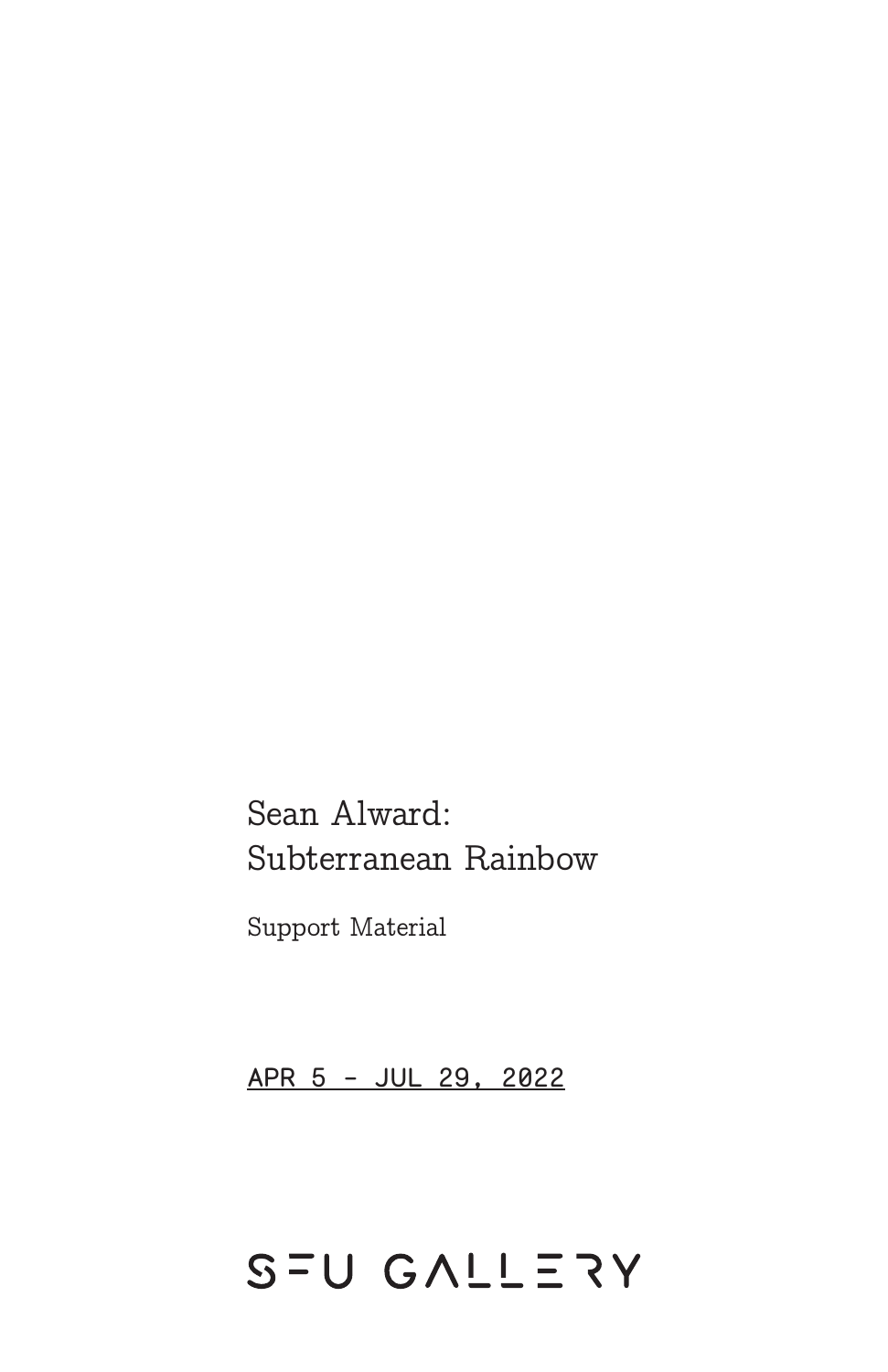## Sean Alward: Subterranean Rainbow APR 5 – JUL 29, 2022

Each element of our environs, whether animate or inanimate, contains evidence of its own history and alludes to the conditions that shaped it. Sean Alward's painting practice is an imaginative, research-driven inquiry that extends from these facts. For several years the artist has mixed his own paints from materials he has gathered on exploratory hikes around Coast Salish territories, including Burnaby Mountain. He animates these materials, which include coal dust, clay, minerals, algae and pollen — each with its own natural and social history — as a means to interrogate his own implication in their transformation into economic "resources," and to consider his relationship to both human and non-human agents of change. Alward works with matter to think critically about it, so his paintings are both physical objects and conceptual tools with which to shape questions about humankind's entangled existence within our environment.

One of Alward's points of departure for the new works comprising this exhibition was Condensation Cube, a sculpture created between 1963 and 1968 by German conceptual artist Hans Haacke, with whom Alward studied in New York. A sealed, transparent acrylic cube holding about one centimetre of water, Condensation Cube responds to the environmental conditions in which it is placed. Because of the temperature differential inside and outside of the cube, water vapour condenses into droplets and runs down the inside walls in ever-changing patterns. In this early work, which would prepare the ground for his later critique of institutional systems,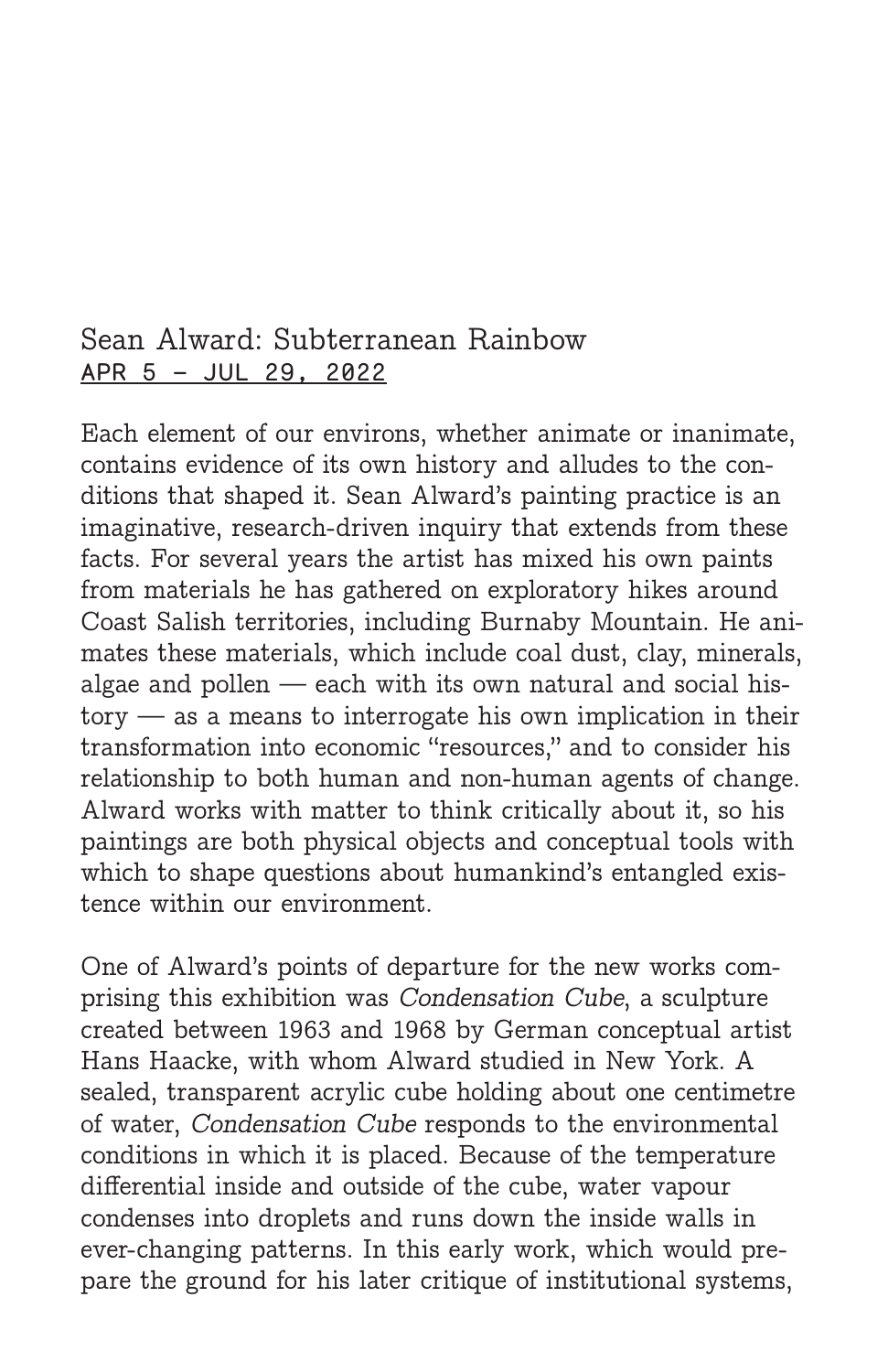Haacke was informed by the ideas of Austrian biologist and philosopher Ludwig von Bertalanffy, who argued that every living organism is an open system that continuously changes depending on its dialogue or interaction with its environment.

The paintings of Subterranean Rainbow propose further speculative iterations of Haacke's cube, to imagine highly charged conceptual and physical spaces — compressed and enclosed environmental and social systems — where the materials used to render the imagery are themselves also the subject of the work. Ferns, for example, one of the most ancient surviving flora with an unbroken connection to prehistoric times, are depicted with pigment made from the dust of metallurgical coal, which itself is formed as that same plant matter decays into peat and is transmuted by the heat and pressure of deep burial over millions of years. Alward gathered this coal along the rail line near the Port of Vancouver, after it was blown from the freight cars as the trains snaked from the Elk Valley mines in Ktunaxa territory to the coast for export. Even the extremely bright commercially purchased acrylic paints that are visible in several of the artist's compositions, including the vivid purple, carbazole dioxazine, are themselves the result of carbon-based chemistry. All painting practice, as Alward suggests, is entangled with non-sustainable resource extraction, and the modest space of his canvases, with their inscriptions of real sites through imagined forms, ultimately describe the entirety of geologic time.

Curated by Kimberly Phillips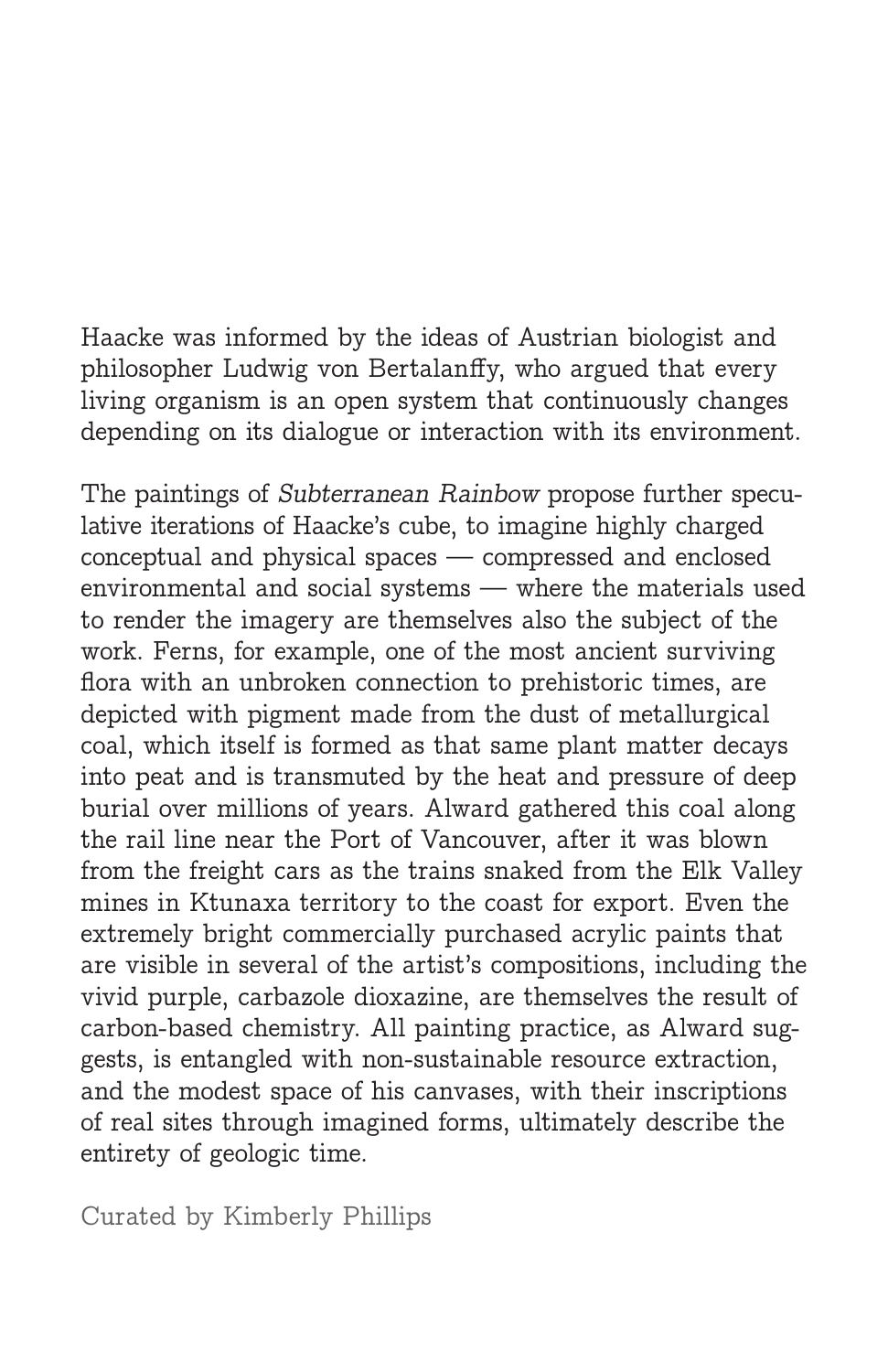#### 1.

Black Ferns on a Glass Planet, 2018 carbon acrylic ink on paper

#### 2.

Ballad of Organic Chemistry (Record), 2022 carbon and carbon-based pigment with acrylic resin on linen

#### 3.

Bell Chamber, 2021 carbon and carbon-based pigment with acrylic resin on linen

#### 4.

Carbon Life (Gingko), 2021 carbon, carbazole dioxazine, titanium dioxide, and acrylic resin on linen

#### 5.

Stardust Web, 2022 carbon with acrylic resin on linen

#### 6.

Generator (Purple Swamp), 2022 coal dust, carbazole dioxazine, benzimidazalone, mineral clay, titanium dioxide, and acrylic resin on linen

#### 7.

Lavender Filter, 2022 coal dust, carbazole dioxazine, carbon, glauconite, titanium dioxide, and acrylic resin on linen

#### 8.

Condensation Chamber, 2021 coal dust, carbazole dioxazine, mineral clay, titanium dioxide, and acrylic resin on canvas

#### 9.

Purple Rain (Carbazole Condensation), 2021 coal dust, carbazole dioxazine, mineral clay, titanium dioxide, and acrylic resin on linen

#### 10.

Black Cube (145 Million Year Purple), 2021 coal dust, carbazole dioxazine, clay, titanium dioxide, and acrylic resin on canvas

#### 11.

Pigment Bible (of Organic Chemistry /Carbon Based), 2021 carbon and carbon based pigment, titanium dioxide, and acrylic resin on linen

#### 12.

Ballad of Organic Chemistry (Stardust), 2022 carbon and carbon-based pigment with acrylic resin on linen

#### 13.

Ballad of Organic Chemistry (Box), 2022 carbon and carbon-based pigment with acrylic resin on linen

#### 14.

Black Box, 2021

coal dust, carbazole dioxazine, glaucosite, mineral pigment, titanium dioxide, and acrylic resin on linen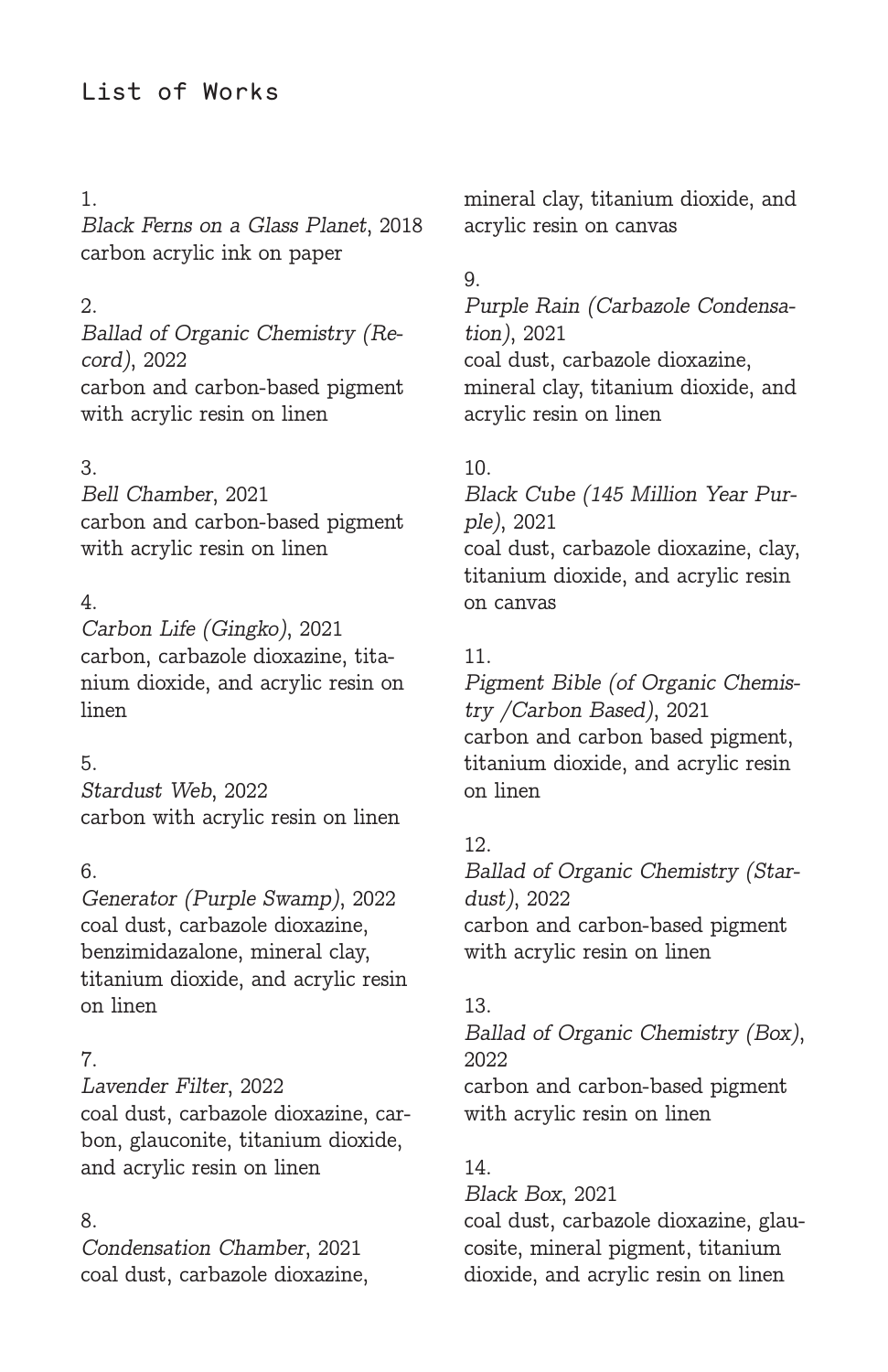## Exhibition Map

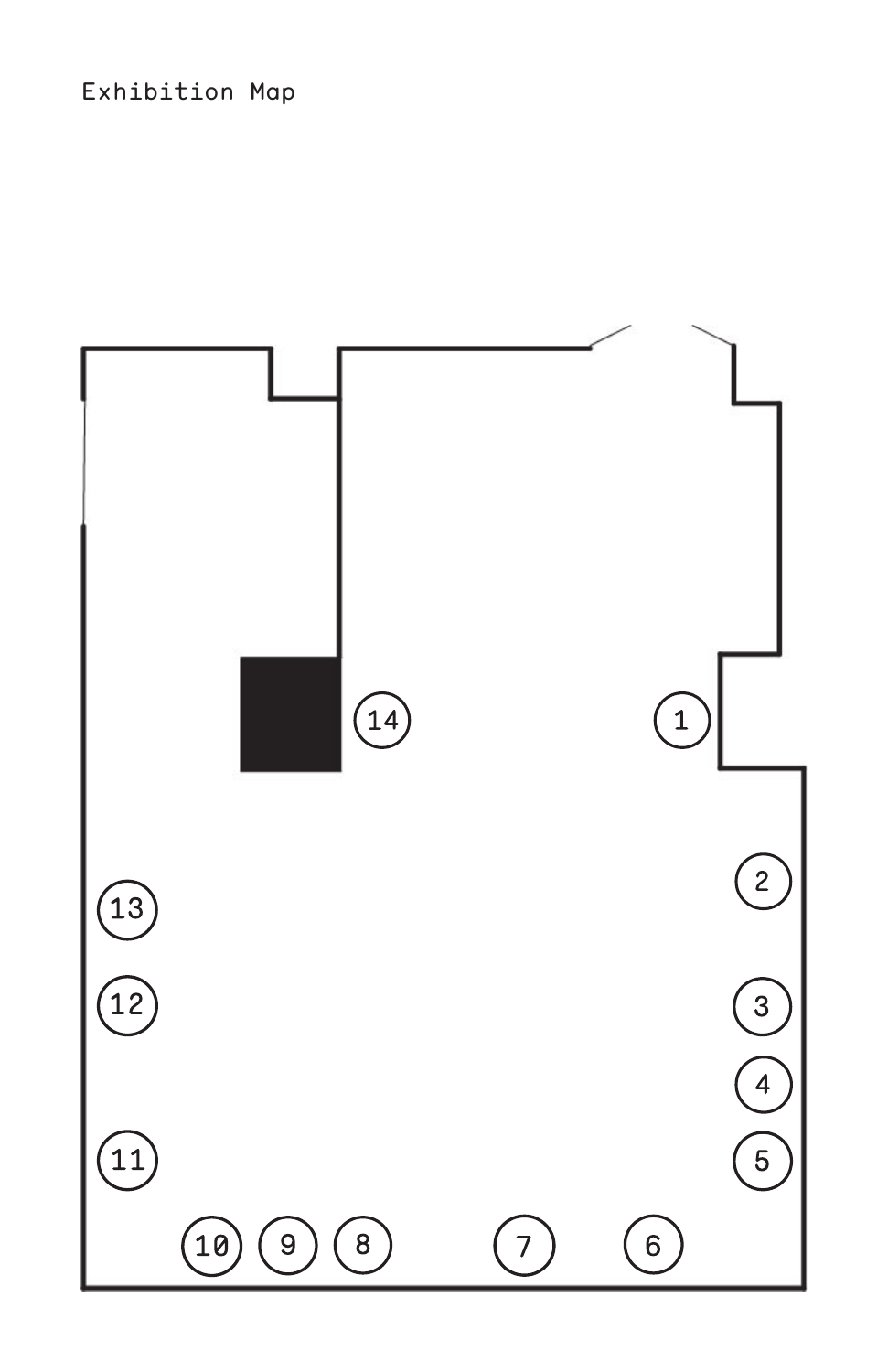Anonymous, The Epic of Gilgamesh, trans. Andrew George, (London: Penguin Classics, 2000)

Joseph Beuys and Catherine Tisdall, Jospeh Beuys: We Go This Way (Violette Editions, 2000)

Sydney Cannings, Richard Cannings, and JoAnne Nelson, Geology of British Columbia: A Journey Through Time (Vancouver: Greystone Books, 2011)

Gary Carrion-Murayari and Massimiliano Gioni. eds., Hans Haacke: All Connected (New York: Phaidon Press, 2019)

Willy Herbst and Klaus Hunger, Industrial Organic Pigments (Zurich: Wiley-VCH, 1997)

Peter Humfrey, Titian (New York, Phaidon Press, 2007)

John McPhee, Annals of the Former World (New York: Farrar, Straus and Giroux, 2000)

James Meyer, Minimalism: Art and Polemics in the Sixties (Connecticut: Yale University Press, 2004)

Eric Newsome, The Coal Coast: The History of Coal Mining in B.C., 1835-1900 (Victoria: Orca Book Publishers, 1989)

Ovid, trans. David Feeney, The Metamorphoses (London: Penguin Books, 2004)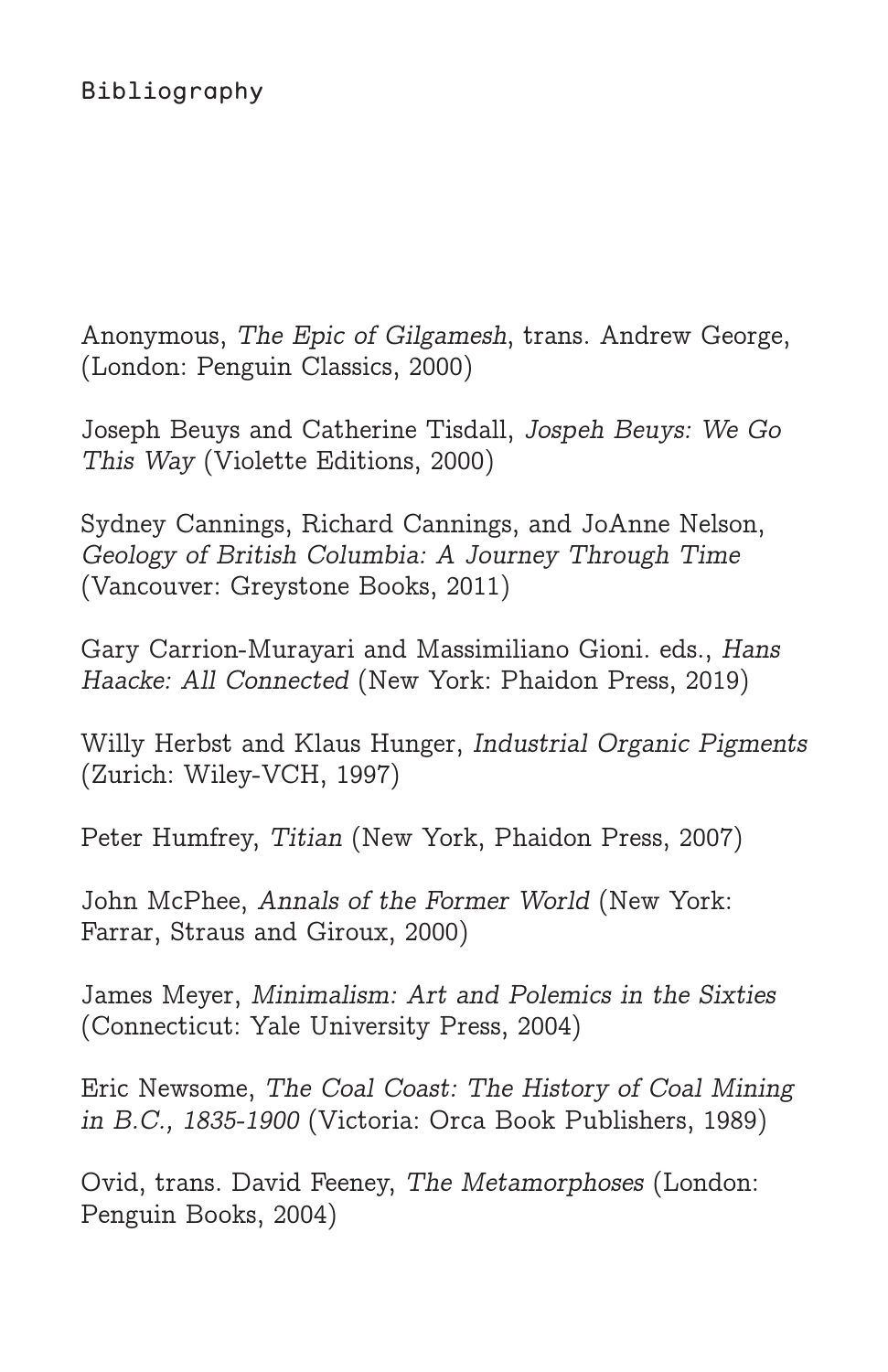#### Biography

**Sean Alward** is an artist based in Vancouver. His paintings explore the intersection of materials and historical consciousness. He received his MFA from the University of British Columbia and BFA from the Nova Scotia College of Art and Design. He has exhibited across Canada and in the U.S., most recently at CSA Space, Vancouver; Art Gallery at Evergreen, Coquitlam; WAAP Projects, Vancouver; Vacation Gallery, New York; AHVA Gallery at UBC, Vancouver; Surrey Art Gallery; and Nanaimo Art Gallery. He has published writing in Canadian Art, C Magazine, and Border Crossings.